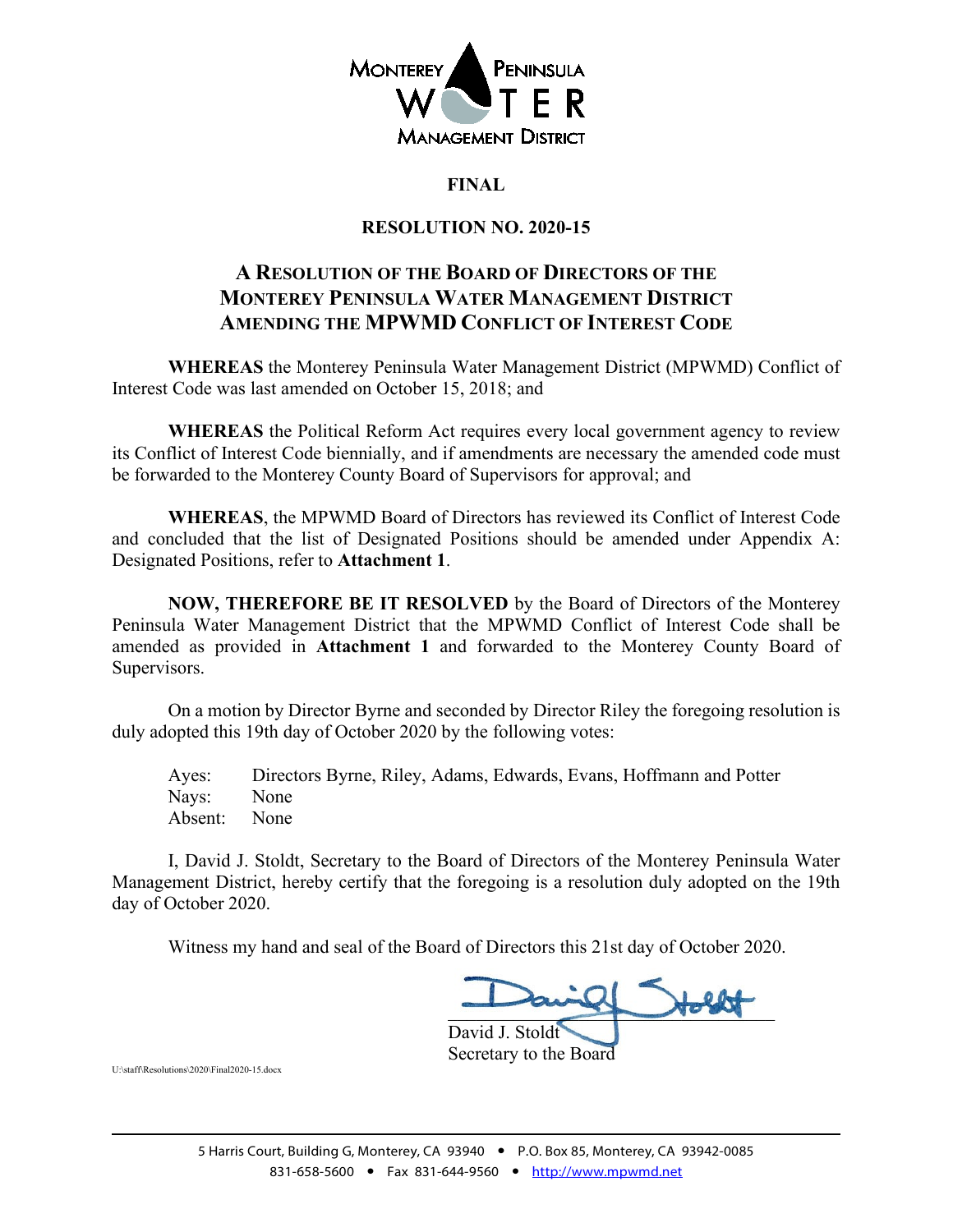

# **CONFLICT OF INTEREST CODE OF THE MONTEREY PENINSULA WATER MANAGEMENT DISTRICT**

*Amended by MPWMD Resolution 2020-15 on \_\_\_\_\_\_\_*

*Amended by MPWMD Resolution 2018-20 on October 15, 2018 Approved by Monterey County Board of Supervisors on May 21, 2019* 

The Political Reform Act of 1974 (Government Code sections 81000, et seq.) requires state and local government agencies to adopt and promulgate conflict of interest codes. The Fair Political Practices Commission has adopted a regulation, section 18730 of Title 2 of the California Code of Regulations, which contains the terms of a standard conflict of interest code that can be incorporated by reference in an agency's code. After public notice and hearing, the Fair Political Practices Commission may amend the standard code to conform to amendments of the Political Reform Act. Therefore, the terms of section 18730 of title 2 of the California Code of Regulations and any amendments to it duly adopted by the Fair Political Practices Commission together with the attached Appendices designating positions and establishing disclosure categories are hereby incorporated by reference and together constitute the Conflict of Interest Code of the Monterey Peninsula Water Management District (hereafter "District").

Individuals holding designated positions shall file their statement of economic interests with the District Secretary which will make the statements available for public inspection and reproduction pursuant to Government Code section 81008. Upon receipt of the statements for positions listed in Appendix A, the District shall make and retain copies and forward the original of the statements to the code reviewing body, the Monterey County Board of Supervisors, by providing the documents to the office of the Monterey County Clerk to the Board. Statements for all other designated positions shall be retained by the District.

Attachments: Appendix A: Designated Positions Appendix B: Disclosure Categories

Amended: 1979, 1983, 1986, 1979, 2006, 2013, 2016 and 2018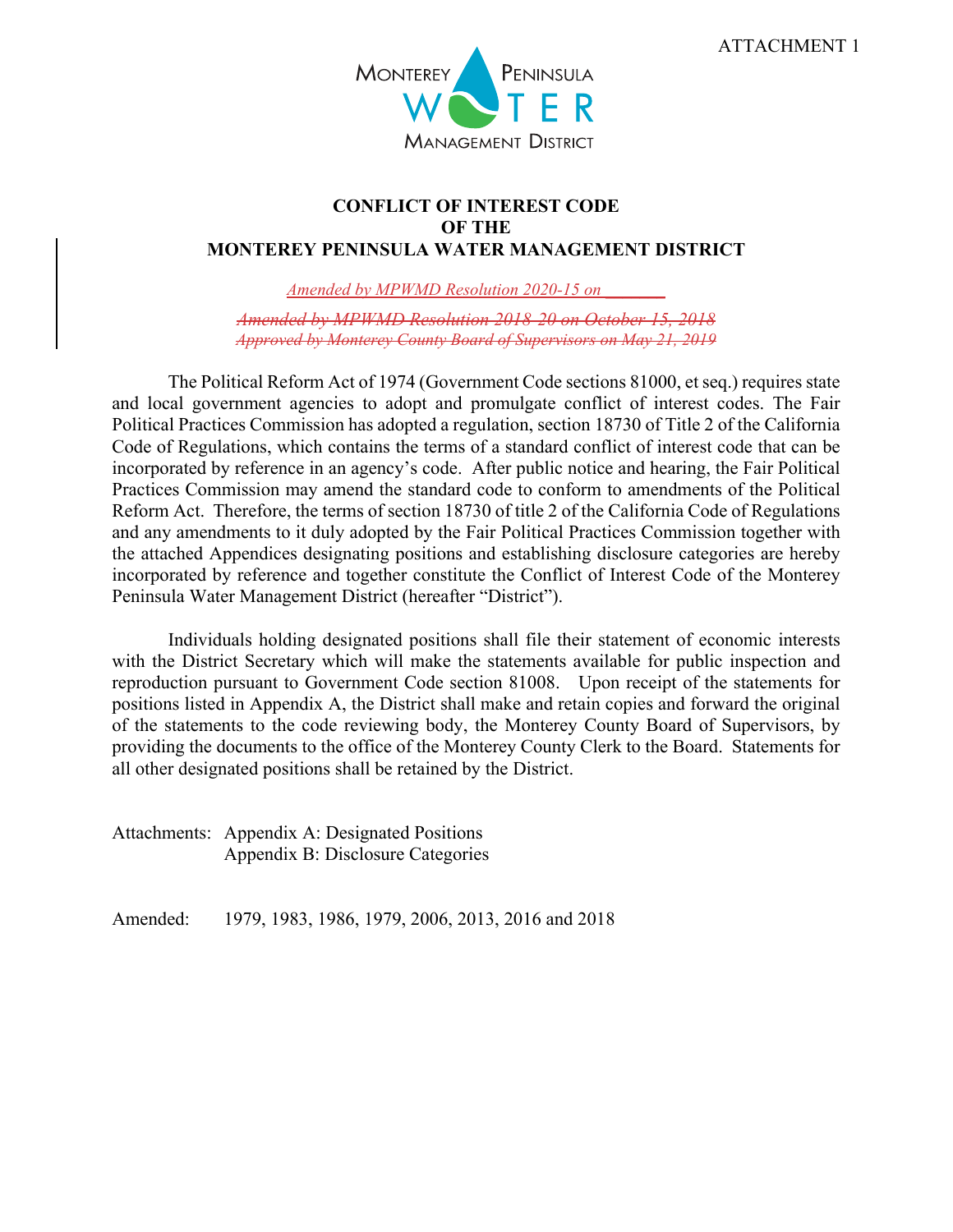# **APPENDIX A: DESIGNATED POSITIONS**

#### Designated Positions<sup>1</sup>

#### Assigned Disclosure Category

| <b>Board of Directors</b>                           |  |
|-----------------------------------------------------|--|
| General Manager                                     |  |
| <b>District Counsel</b>                             |  |
| <b>District Engineer</b>                            |  |
| <b>CFO/Administrative Services Division Manager</b> |  |
| Water Demand Division Manager                       |  |
| Water Resources and Engineering Division Manager    |  |
| <b>Environmental Resources Division Manager</b>     |  |

#### Consultants

For purposes of this Code, "consultant" has the same meaning as set forth in 2 Cal. Code Regs., tit. 2, section  $18701(a)(2)$ , as follows:

"Consultant" means an individual who, pursuant to a contract with a state or local government agency:

- (A) Makes a governmental decision whether to:
	- 1. Approve a rate, rule, or regulation;
	- 2. Adopt or enforce a law,
	- 3. Issue, deny, suspend, or revoke any permit, license, application, certificate, approval, order, or similar authorization or entitlement;
	- 4. Authorize the agency to enter into, modify, or renew a contract provided it is the type of contract which requires agency approval;
	- 5. Grant agency approval to a contract which requires agency approval and in which the agency is a party or to the specifications for such a contract;
	- 6. Grant agency approval to a plan, design, report, study, or similar item;
	- 7. Adopt, or grant agency approval of policies, standards, or guidelines for the agency, or for any subdivision thereof, or
- (B) Serves in a staff capacity with the agency and in that capacity participates in making a governmental decision or performs the same or substantially all the same duties for the agency that would otherwise by performed by an individual holding a position specified in the agency's Conflict of Interest Code.

Consultants to the District shall be subject to disclosure under Category 1, subject to the following limitation: The General Manager of the District may determine in writing that a particular consultant, although a "designated position," is hired to perform a range of

<sup>&</sup>lt;sup>1</sup> Public officials who manage public investments are not covered by the Conflict of Interest Code because they must file a statement of economic interests pursuant to Government Code section 87200. Therefore, those positions are listed under Designated Positions for information purposes only.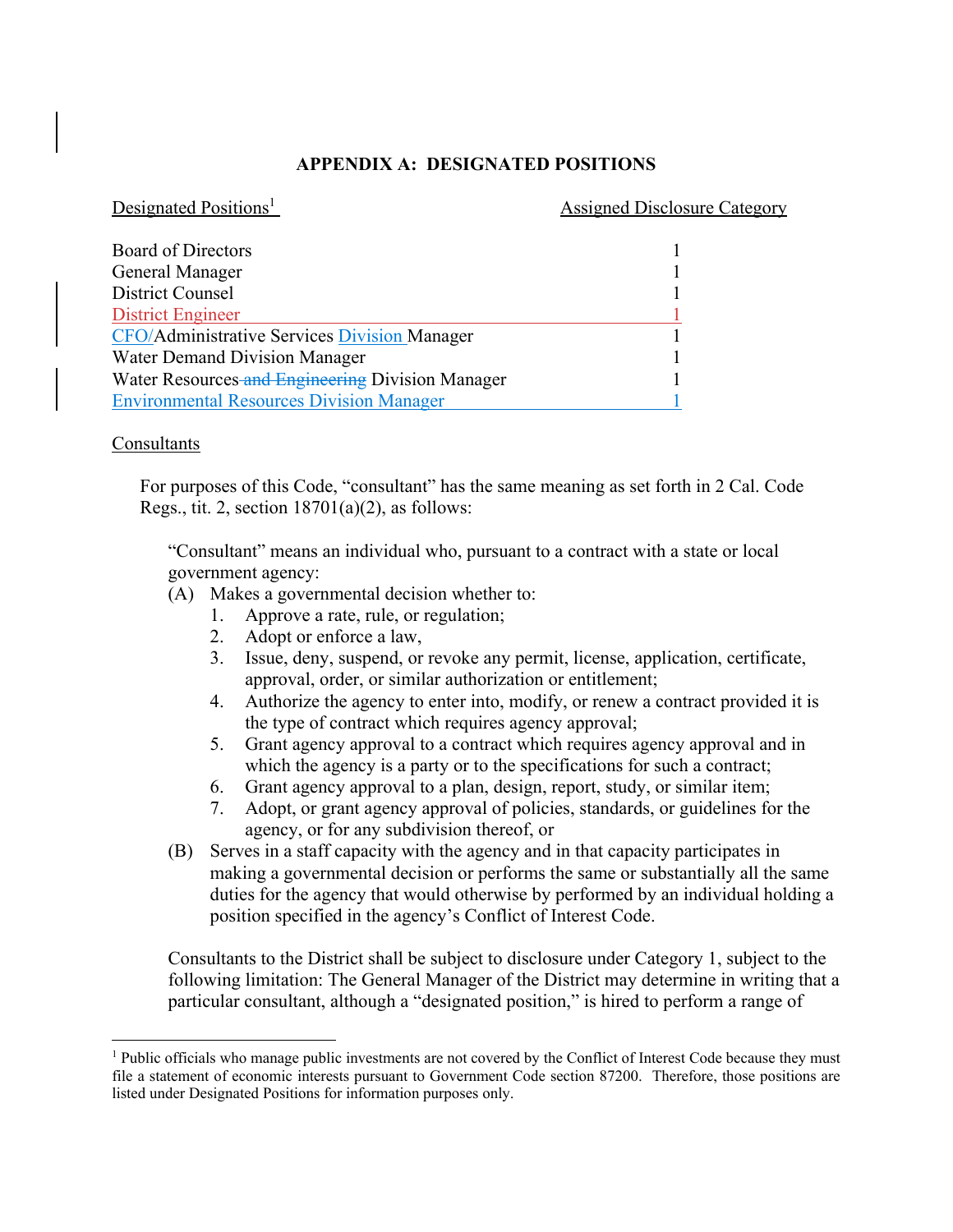duties that is limited in scope and thus is not required to comply with the disclosure requirements of Category 1. In such cases, the General Manager of the District may designate a different disclosure requirement. Such determination must be made in writing and shall include a description of the consultant's duties and, based upon that description, a statement of the extent of the consultant's disclosure requirements. Such determination by the General Manager of the District is a public record and shall be retained for public inspection in the same manner and location as the District's Conflict of Interest Code.

# **APPENDIX B: DISCLOSURE CATEGORIES**

# General Provisions Applicable to All Categories

When an individual who holds a designated position is required to disclose investments and sources of income, he or she shall disclose investments in business entities and sources of income which do business in the jurisdiction, plan to do business in the jurisdiction, or have done business in the jurisdiction within the past two years. In addition to other activities, a business entity is doing business within the jurisdiction if it owns real property within the jurisdiction.

When an individual who holds a designated position is required to disclose sources of income, he or she shall include gifts received from donors located inside as well as outside the jurisdiction.

When an individual who holds a designated position is required to disclose interests in real property, he or she shall disclose the type of real property described below if it is located within the jurisdiction, or not more than two miles outside the boundaries of the jurisdiction, or within two miles of any land owned or used by District.

When an individual who holds a designated position is required to disclose business position, he or she shall disclose positions in business entities that do business in the jurisdiction, plan to do business in the jurisdiction, or have done business in the jurisdiction within the past two years.

For purposes of this Conflict of Interest Code, the jurisdiction of the Monterey Peninsula Water Management District is the area of the County of Monterey within the District boundaries as described in West's Annotated California Codes, Water Code, Appendix Section 118.

### Category 1

A designated position in this category must report all investments, business positions, interests in real property, and sources of income, including gifts, loans, and travel payments.

### Category 2

A designated position in this category must report all investments, business positions, and sources of income, including gifts, loans, and travel payments.

### Category 3

A designated position in this category must report all interests in real property.